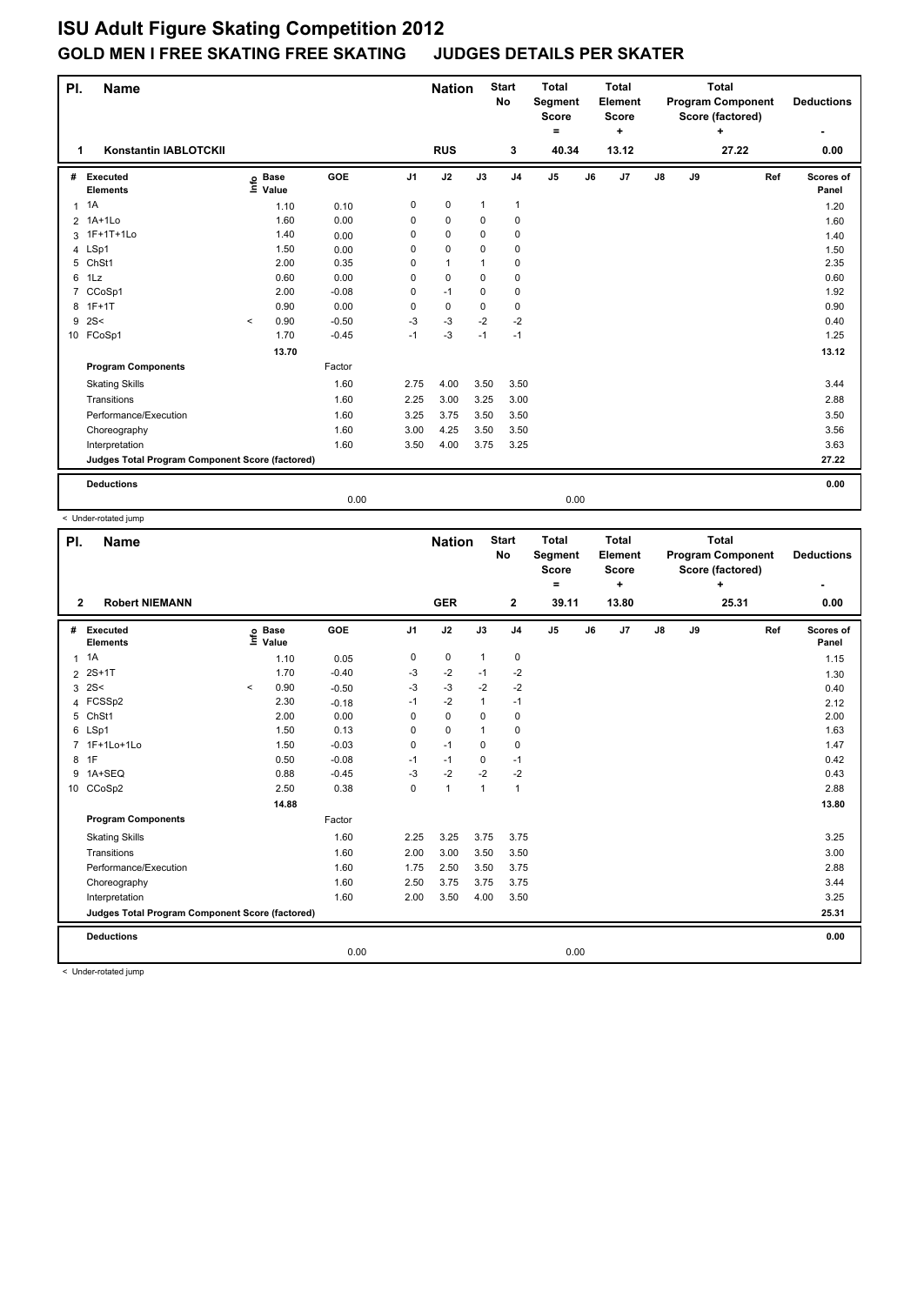## **ISU Adult Figure Skating Competition 2012 GOLD MEN I FREE SKATING FREE SKATING JUDGES DETAILS PER SKATER**

| PI.            | <b>Name</b>                                     |    |                            |            |                | <b>Nation</b> | <b>Start</b><br><b>No</b> | <b>Total</b><br>Segment<br><b>Score</b><br>۰ |       | <b>Total</b><br>Element<br><b>Score</b><br>٠ |      |    | <b>Total</b><br><b>Program Component</b><br>Score (factored)<br>÷ | <b>Deductions</b> |     |                    |
|----------------|-------------------------------------------------|----|----------------------------|------------|----------------|---------------|---------------------------|----------------------------------------------|-------|----------------------------------------------|------|----|-------------------------------------------------------------------|-------------------|-----|--------------------|
| 3              | <b>Przemyslaw FAJER</b>                         |    |                            |            |                | POL           |                           | 4                                            | 36.54 |                                              | 9.53 |    |                                                                   | 27.01             |     | 0.00               |
| #              | Executed<br><b>Elements</b>                     |    | e Base<br>E Value<br>Value | <b>GOE</b> | J <sub>1</sub> | J2            | J3                        | J <sub>4</sub>                               | J5    | J6                                           | J7   | J8 | J9                                                                |                   | Ref | Scores of<br>Panel |
| $\mathbf{1}$   | FCSp1                                           |    | 1.90                       | $-0.30$    | $-1$           | $-1$          | $-1$                      | $-1$                                         |       |                                              |      |    |                                                                   |                   |     | 1.60               |
|                | $2$ 1A+2T <<                                    | << | 1.50                       | $-0.50$    | -3             | $-3$          | $-2$                      | $-2$                                         |       |                                              |      |    |                                                                   |                   |     | 1.00               |
| 3              | 1T                                              |    | 0.40                       | 0.00       | 0              | $\mathbf 0$   | $\Omega$                  | 0                                            |       |                                              |      |    |                                                                   |                   |     | 0.40               |
| $\overline{4}$ | 1F                                              |    | 0.50                       | 0.00       | 0              | $\mathbf 0$   | 0                         | $\mathbf 0$                                  |       |                                              |      |    |                                                                   |                   |     | 0.50               |
|                | 5 CCoSp1                                        |    | 2.00                       | $-0.15$    | $-1$           | $-1$          | $\Omega$                  | $\mathbf 0$                                  |       |                                              |      |    |                                                                   |                   |     | 1.85               |
| 6              | ChSp                                            |    | 0.00                       | 0.00       | ٠              |               |                           | ٠.                                           |       |                                              |      |    |                                                                   |                   |     | 0.00               |
| $7^{\circ}$    | $1S+1T$                                         |    | 0.80                       | 0.05       | 0              | $\mathbf{1}$  | $\mathbf 0$               | $\pmb{0}$                                    |       |                                              |      |    |                                                                   |                   |     | 0.85               |
| 8              | 1Lz+1Lo+1Lo                                     |    | 1.60                       | 0.05       | 0              | $\mathbf 0$   | $\mathbf{1}$              | $\mathbf 0$                                  |       |                                              |      |    |                                                                   |                   |     | 1.65               |
| 9 A            |                                                 |    | 0.00                       | 0.00       | ٠              |               |                           |                                              |       |                                              |      |    |                                                                   |                   |     | 0.00               |
|                | 10 SSp1                                         |    | 1.30                       | 0.38       | 0              | $\mathbf{1}$  | $\mathbf{1}$              | $\mathbf{1}$                                 |       |                                              |      |    |                                                                   |                   |     | 1.68               |
|                |                                                 |    | 10.00                      |            |                |               |                           |                                              |       |                                              |      |    |                                                                   |                   |     | 9.53               |
|                | <b>Program Components</b>                       |    |                            | Factor     |                |               |                           |                                              |       |                                              |      |    |                                                                   |                   |     |                    |
|                | <b>Skating Skills</b>                           |    |                            | 1.60       | 2.75           | 4.25          | 3.50                      | 3.75                                         |       |                                              |      |    |                                                                   |                   |     | 3.56               |
|                | Transitions                                     |    |                            | 1.60       | 2.00           | 4.00          | 3.25                      | 3.25                                         |       |                                              |      |    |                                                                   |                   |     | 3.13               |
|                | Performance/Execution                           |    |                            | 1.60       | 3.00           | 3.25          | 3.50                      | 3.50                                         |       |                                              |      |    |                                                                   |                   |     | 3.31               |
|                | Choreography                                    |    |                            | 1.60       | 2.50           | 4.50          | 3.75                      | 3.50                                         |       |                                              |      |    |                                                                   |                   |     | 3.56               |
|                | Interpretation                                  |    |                            | 1.60       | 2.25           | 4.25          | 3.50                      | 3.25                                         |       |                                              |      |    |                                                                   |                   |     | 3.31               |
|                | Judges Total Program Component Score (factored) |    |                            |            |                |               |                           |                                              |       |                                              |      |    |                                                                   |                   |     | 27.01              |
|                | <b>Deductions</b>                               |    |                            |            |                |               |                           |                                              |       |                                              |      |    |                                                                   |                   |     | 0.00               |
|                |                                                 |    |                            | 0.00       |                |               |                           |                                              | 0.00  |                                              |      |    |                                                                   |                   |     |                    |

<< Downgraded jump

| PI.<br><b>Name</b> |                                                 |                              |                   |                | <b>Nation</b>            |                          | <b>Start</b><br>No | <b>Total</b><br>Segment<br><b>Score</b><br>۰ | <b>Total</b><br>Element<br><b>Score</b><br>÷ |      | <b>Total</b><br><b>Program Component</b><br>Score (factored)<br>÷ |    |       |     | <b>Deductions</b>  |  |
|--------------------|-------------------------------------------------|------------------------------|-------------------|----------------|--------------------------|--------------------------|--------------------|----------------------------------------------|----------------------------------------------|------|-------------------------------------------------------------------|----|-------|-----|--------------------|--|
| 4                  | <b>Remy ZAMPONI</b>                             |                              |                   |                | <b>FRA</b>               |                          | 5                  | 33.20                                        |                                              | 9.10 |                                                                   |    | 25.10 |     | 1.00               |  |
| #                  | <b>Executed</b><br><b>Elements</b>              | <b>Base</b><br>١nf٥<br>Value | GOE               | J <sub>1</sub> | J2                       | J3                       | J <sub>4</sub>     | J <sub>5</sub>                               | J6                                           | J7   | J8                                                                | J9 |       | Ref | Scores of<br>Panel |  |
| $\mathbf 1$        | CSp                                             | 0.00                         | 0.00              |                |                          |                          |                    |                                              |                                              |      |                                                                   |    |       |     | 0.00               |  |
| $\overline{2}$     | 1A                                              | 1.10                         | $-0.30$           | $-1$           | $-2$                     | $-2$                     | $-1$               |                                              |                                              |      |                                                                   |    |       |     | 0.80               |  |
| 3                  | 1F                                              | 0.50                         | 0.00              | 0              | $\mathbf 0$              | 0                        | $\mathbf 0$        |                                              |                                              |      |                                                                   |    |       |     | 0.50               |  |
| 4                  | 2S                                              | 1.30                         | 0.05              | 0              | 0                        | $\Omega$                 | $\overline{1}$     |                                              |                                              |      |                                                                   |    |       |     | 1.35               |  |
| 5                  | FCSp                                            | 0.00                         | 0.00              | ÷,             | $\overline{\phantom{a}}$ | $\overline{\phantom{a}}$ |                    |                                              |                                              |      |                                                                   |    |       |     | 0.00               |  |
| 6                  | 1Lz+1Lo+1T                                      | 1.50                         | $-0.05$           | $\mathbf 0$    | $-1$                     | $-1$                     | 0                  |                                              |                                              |      |                                                                   |    |       |     | 1.45               |  |
| $\overline{7}$     | ChSt1                                           | 2.00                         | 0.53              | 1              | $\mathbf{1}$             | $\mathbf{1}$             | 0                  |                                              |                                              |      |                                                                   |    |       |     | 2.53               |  |
| 8                  | 1A+SEQ                                          | 0.88                         | $-0.55$           | $-3$           | $-3$                     | -3                       | $-2$               |                                              |                                              |      |                                                                   |    |       |     | 0.33               |  |
| 9                  | 2S+SEQ                                          | 1.04                         | $-0.60$           | $-3$           | $-3$                     | $-3$                     | $-3$               |                                              |                                              |      |                                                                   |    |       |     | 0.44               |  |
|                    | 10 CCoSp1                                       | 2.00                         | $-0.30$           | $-1$           | $-2$                     | $-1$                     | $\mathbf 0$        |                                              |                                              |      |                                                                   |    |       |     | 1.70               |  |
|                    |                                                 | 10.32                        |                   |                |                          |                          |                    |                                              |                                              |      |                                                                   |    |       |     | 9.10               |  |
|                    | <b>Program Components</b>                       |                              | Factor            |                |                          |                          |                    |                                              |                                              |      |                                                                   |    |       |     |                    |  |
|                    | <b>Skating Skills</b>                           |                              | 1.60              | 3.00           | 3.00                     | 3.25                     | 4.00               |                                              |                                              |      |                                                                   |    |       |     | 3.31               |  |
|                    | Transitions                                     |                              | 1.60              | 2.50           | 2.75                     | 3.00                     | 3.50               |                                              |                                              |      |                                                                   |    |       |     | 2.94               |  |
|                    | Performance/Execution                           |                              | 1.60              | 2.75           | 2.50                     | 2.75                     | 3.75               |                                              |                                              |      |                                                                   |    |       |     | 2.94               |  |
|                    | Choreography                                    |                              | 1.60              | 2.25           | 3.25                     | 3.50                     | 3.75               |                                              |                                              |      |                                                                   |    |       |     | 3.19               |  |
|                    | Interpretation                                  |                              | 1.60              | 3.25           | 3.25                     | 3.25                     | 3.50               |                                              |                                              |      |                                                                   |    |       |     | 3.31               |  |
|                    | Judges Total Program Component Score (factored) |                              |                   |                |                          |                          |                    |                                              |                                              |      |                                                                   |    |       |     | 25.10              |  |
|                    | <b>Deductions</b>                               |                              | $-1.00$<br>Falls: |                |                          |                          |                    |                                              |                                              |      |                                                                   |    |       |     | $-1.00$            |  |
|                    |                                                 |                              | 0.00              |                |                          |                          |                    | 0.00                                         |                                              |      |                                                                   |    |       |     |                    |  |